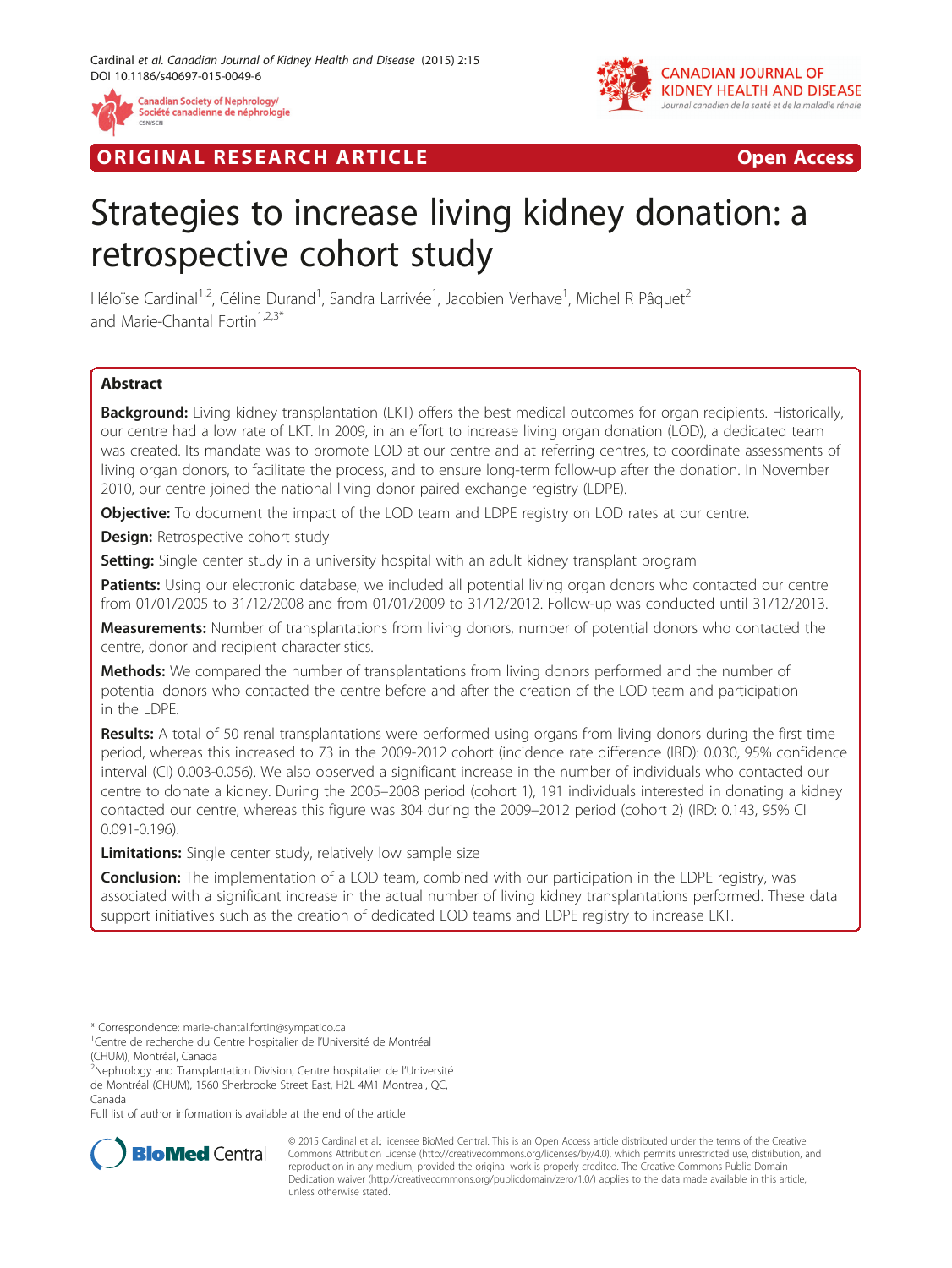## Abrégé

Contexte: Le meilleur traitement pour les patients atteints d'insuffisance rénale est la transplantation rénale à partir d'un donneur vivant (DV). Historiquement, notre centre hospitalier réalisait une faible proportion de greffes rénales à partir de DV. En 2009, nous avons créé une équipe dédiée au don vivant afin d'augmenter le nombre de transplantations rénales à partir de DV. Cette équipe avait pour mandat de promouvoir le don vivant dans notre centre et dans les centres périphériques, de coordonner et faciliter l'évaluation des DV et s'assurer d'un suivi à long terme des DV. A partir de novembre 2010, notre centre s'est joint au registre canadien de donneurs vivants jumelés par échange de bénéficiaires (DVEB).

Objectif: Évaluer l'impact de l'équipe dédiée au don vivant et de la participation au registre canadien de DVEB sur le nombre de donneurs potentiels ayant contacté notre centre et le nombre de transplantation effectuées à partir de DV.

Type d'étude: Etude de cohorte rétrospective

Lieu de l'étude: Centre de santé universitaire offrant un programme de transplantation rénale adulte

Patients: Tous les DV qui ont contacté notre centre entre le 01/01/2005 et le 31/12/2008 et entre le 01/01/2009 et le 31/12/2012. Nous avons effectué un suivi jusqu'au 31/12/2013.

Mesures: Nombre de transplantations effectuées à partir de DV, nombre de donneurs potentiels ayant contacté notre centre, caractéristiques des donneurs et des receveurs

Méthodologie: Nous avons comparé le nombre de transplantations à partir de DV ainsi que le nombre de donneurs potentiels qui ont contacté notre centre avant et après la création d'une équipe dédiée au don vivant et la participation au registre de DVEB.

Résultats: Nous avons réalisé 50 transplantations à partir de DV dans la première période, et 73 dans la deuxième (différence du taux d'incidence (DTI) : 0.030, intervalle de confiance de 95% (IC) 0.003-0.056). Entre 2005 et 2008, 191 individus ont manifesté un intérêt à être DV en contactant notre centre, alors que ce chiffre a augmenté à 304 pour la période 2009-2012 (DTI: 0.143, IC 95% 0.091-0.196).

Limites: Étude avec un petit nombre de patients, provenant d'un seul centre de santé

Conclusion: La création d'une équipe de DV et la participation au registre canadien de DVEB sont associés à un accroissement du nombre de donneurs vivants effectifs. Ces données supportent l'efficacité d'initiatives telles la mise en place d'équipes dédiées au don vivant et le registre canadien de DVEB afin d'augmenter le nombre de transplantations à partir de DV.

# What was known before

Given the negative impact of waiting time on dialysis on patient outcomes, finding ways to increase organ supplies for kidney transplantation is crucial. The rate of living kidney donation is lower in the province of Quebec compared to the rest of Canada.

# What this adds

We have observed a significant increase in the number of living kidney transplantations performed at the Centre Hospitalier de l'Université de Montréal after the implementation of a dedicated living donor team and participation in the Canadian National Living Donor Paired Exchange registry, suggesting that these initiatives may have had a beneficial effect on the rate of living kidney transplantation.

## Background

Living kidney transplantation is the best treatment for end-stage renal disease patients [\[1](#page-6-0)]. Rates of living kidney

transplantation (LKT) vary greatly throughout the world. For instance, in 2011, 34% of renal transplantations in the US were performed using living donor kidneys, compared to only 12% in Spain and 10% in France [\[2](#page-6-0)-[4](#page-6-0)]. In Canada, there is a marked difference between rates of living organ donation in Quebec (22%) and the other provinces, where the rates fluctuate between 35 and 52% [[5](#page-6-0),[6](#page-6-0)]. Factors that might partly explain this difference are higher rates of deceased organ donation and historically shorter wait times in Quebec compared to the rest of Canada. Even so, current waiting time for a kidney transplant in Quebec is over 3 years [\[5](#page-6-0)]. Given the negative impact of time on dialysis on patient and graft survival [\[7](#page-6-0)], increasing the number of organs available through living donation is crucial.

Historically, our centre (Centre Hospitalier de l'Université de Montréal (CHUM)) has had a low rate of LKT (between 10% and 20% of all renal transplantations performed) [[8](#page-6-0)]. In January 2009, in an effort to increase living organ donation (LOD), a dedicated multidisciplinary team was created. Furthermore, starting in November 2010, our centre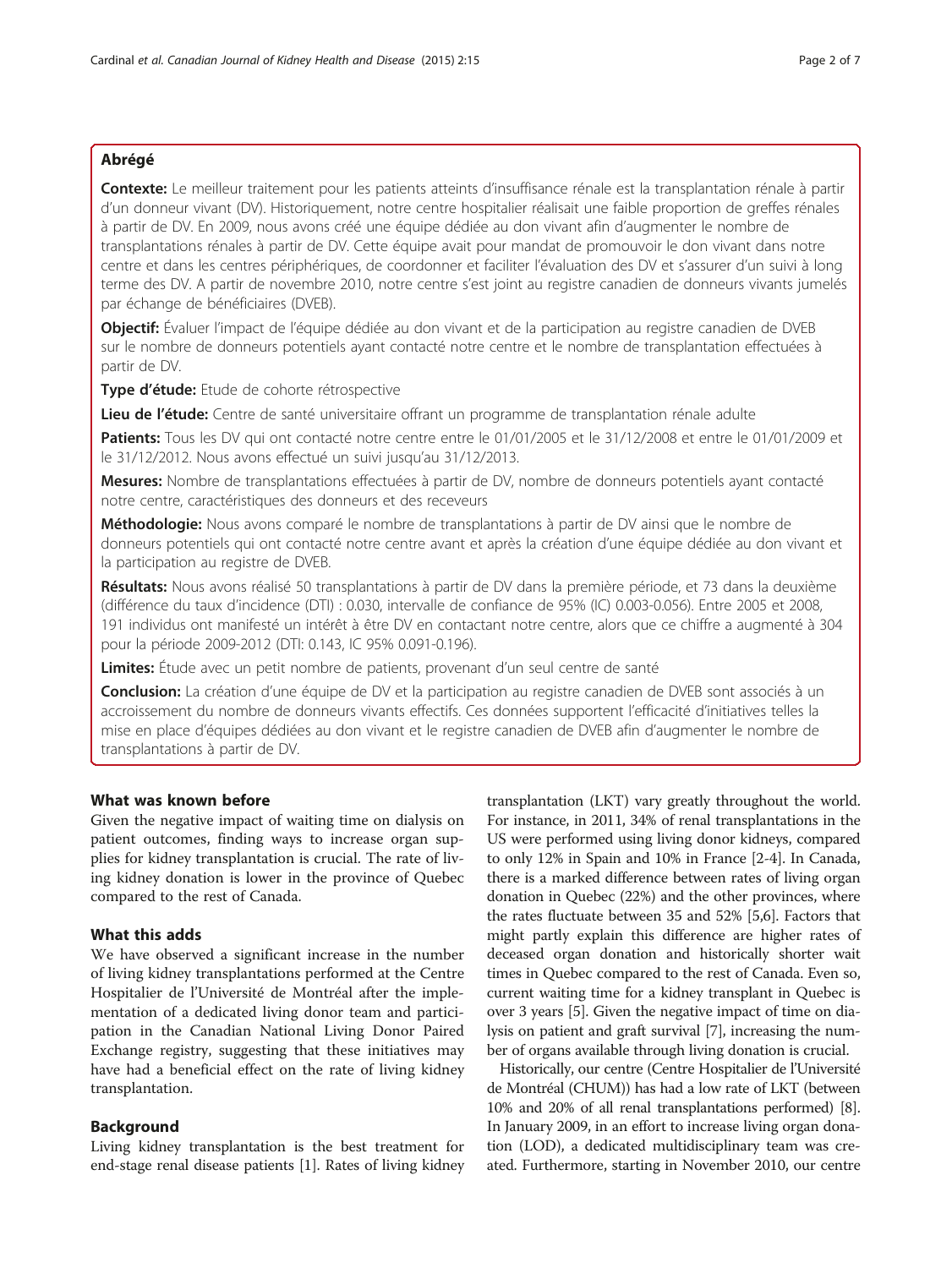joined the Canadian National Living Donor Paired Exchange (LDPE) registry, making possible transplantations that would otherwise not have been performed in the context of ABO incompatibility or crossmatch positivity between donor-recipient pairs. In this study, we aimed to assess whether the implementation of these initiatives (living donor team, LDPE registry) was associated with differences in the number of LKT performed, the number and conversion rate of potential donors who contacted our centre, and the characteristics of these actual and potential donors.

#### **Methods**

#### Study design, subjects and data collection

We performed a retrospective cohort study of potential and actual living donors who contacted the CHUM between 2005 and 2012. All potential living donors who contacted the CHUM from 01/01/2005 to 31/12/2008 (cohort 1) and from 01/01/2009 to 31/12/2012 (cohort 2) were included in this study. Follow-up was conducted until 31/12/2013. All the individuals who contacted our centre and talked to the coordinator or the nurse about donating an organ were included in the analysis, even if the process went no further than this phone call. During the call, the coordinator conducted a screening interview. If there were no obvious medical contraindications, the process was continued. A medical questionnaire was sent to the potential donor. Once the completed questionnaire was returned, an appointment was scheduled with the nurse and the nephrologist responsible for LOD. There was no change in acceptance criteria for donation during the study periods. All these data were captured in our transplantation database. This research project was approved by the CHUM's research ethics board.

# Intervention

Before 2009, patients who were referred to our center received information on the option of LOD at the time they were evaluated for eligibility for kidney transplantation. Patients were instructed to ask their potential donors to contact the transplant centre if they were willing to undergo evaluation for LOD.

In January 2009, we created a multidisciplinary team whose purpose was to promote LOD. This dedicated team included a transplant nephrologist, two transplant surgeons, one nurse, one transplant coordinator, two psychologists and one social worker. One of its mandates was to promote LOD at our centre and referring centres. First, this team gave presentations on living kidney donation and transplantation in all the CHUM's referral hemodialysis centres. The presentations were given on weekday evenings, on the referral centre's site, by a team of 2 transplant nurses, a transplant nephrologist and a transplant surgeon. The presentations lasted 2 hours and covered the following

themes: benefits of kidney transplantation versus dialysis, benefits of living kidney transplantation compared to deceased donor transplantation, surgical procedures for the donor and recipient, immediate and long-term complications for the donor and recipient. Patients, families and healthcare professionals were invited to attend these presentations. The other mandates of this team were to coordinate assessments of living organ donors, to facilitate the process, and to ensure long-term follow-up after the donation. In November 2010, the province of Quebec joined the Canadian national LDPE registry.

#### **Outcomes**

The primary outcome was the difference in the number of LKT performed before and after the implementation of these interventions. Secondary outcomes were the differences in the number of potential donors who contacted our center, their conversion rate to actual donation, and their characteristics before and after the implementation of the living donor team.

#### Statistical analyses

The following data were retrieved from electronic database: age, gender and blood group of potential donors and recipients; relationship between donors and recipients; outcomes (refusal, transplantation, etc.); the recipient's renal replacement therapy; and the time between the initial contact and the donation. Continuous variables are summarized with means and standard deviations (SD), and categorical variables are summarized using proportions. We used Student T tests to compare differences in continuous variables and chi-square tests for differences in proportions between cohorts 1 and 2. Finally, incidence rates for transplantations performed with living donors and the number of potential living donors who contacted our center were calculated by dividing these events by the person-time of all patients who were registered and active in our kidney transplant waiting list in each period. All transplantations were classified in the period that corresponds to the date of the initial contact by the donor. Incidence rate differences (IRD) and 95% confidence intervals (CI) are reported. Statistical analyses were performed using SPSS software, version 21 (IBM).

# Results

## Effective donors

There was a significant increase in the number of LKT performed at our center when cohort 1 and 2 were compared (cohort 1: 50 in 844.94 person-years of follow-up, cohort 2: 73 in 823.47 person-years of follow-up, (IRD: 0.029, 95% CI 0.003-0.056). In contrast, the number of transplantations originating from deceased donors remained similar (201 in 844.94 person-years between 2005 and 2008 and 183 in 823.47 person-years between 2009 and 2012,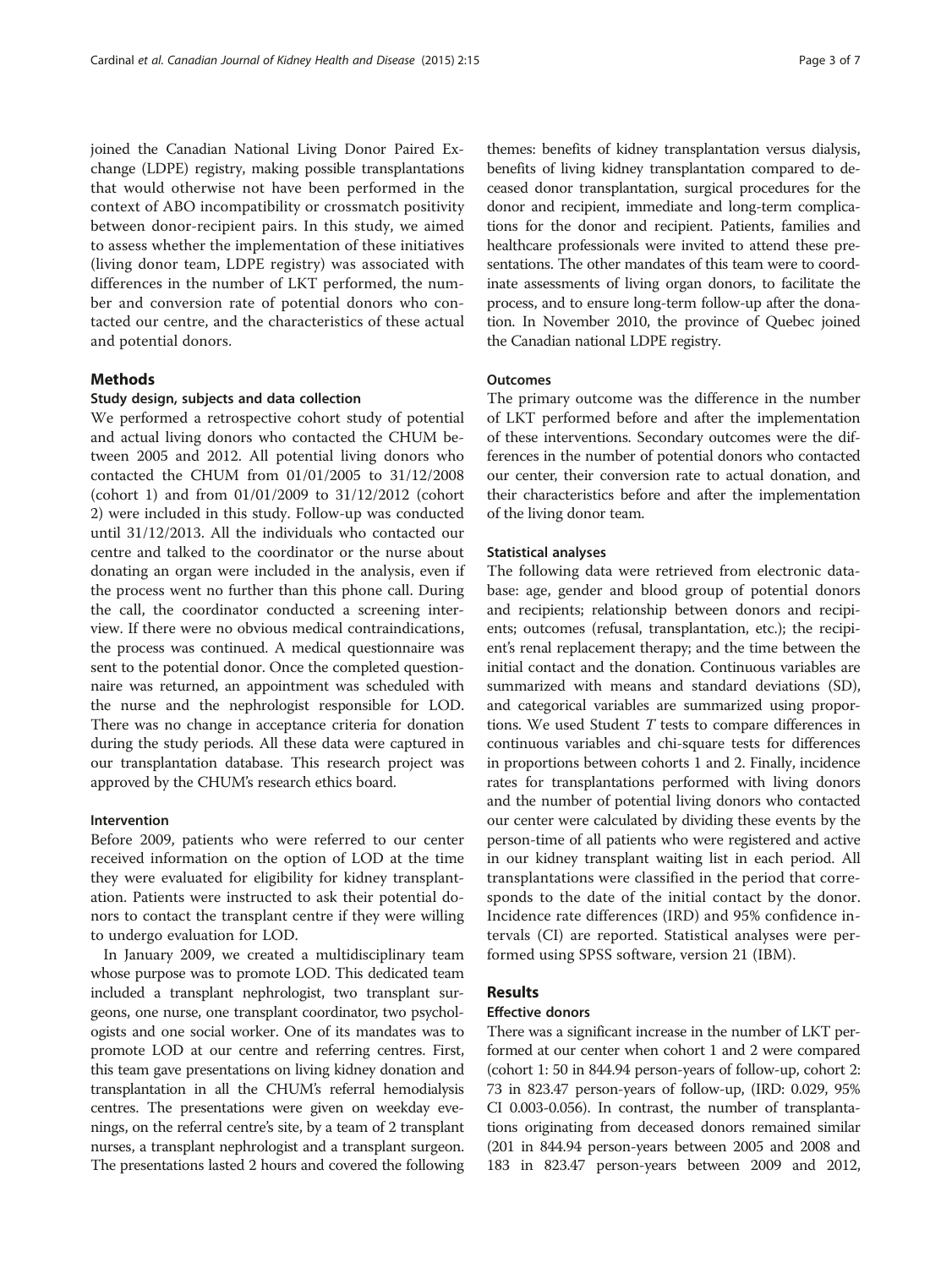IRD: −0.016, 95% CI −0.062-0.030). During the two periods, the total number of LKT performed in the province of Quebec remained similar (190 between 2005 and 2008 and 181 between 2009–2012). The recipients' characteristics were similar in both cohorts (Table 1). There were 2 pediatric transplants in cohort 1 and six in cohort 2 ( $p =$ NS). Nine transplantations were performed through the LDPE program in period 2.

Among the effective donors, there were more women than men, and a predominance of blood type O donors in both groups. With the exception of one altruistic donor in cohort 2, all actual donors were either genetically or emotionally related to their recipients. In cohort 1, 70% of donors were first degree family members of the potential recipient (parent, children and sibling), but this proportion decreased to 50.7% in cohort 2 ( $p = 0.03$ ). Table 2 summarizes the data for effective donors. The proportion of donors who experienced a delay in the donation process, defined as a period of >300 days between first contact and organ procurement, was higher in cohort 2 ( $p = 0.002$ ). Aside from participation in the LDPE program, we could not identify particular reasons explaining this difference (Table 3).

#### All potential donors

We observed an increase in the number of potential donors who contacted our centre in the period that followed implementation of the LOD team (cohort 1: 191 in 844.94 person-years of follow-up, cohort 2: 304 in 823.47 person-

|  | Table 1 Characteristics of kidney transplant recipients |  |  |  |
|--|---------------------------------------------------------|--|--|--|
|--|---------------------------------------------------------|--|--|--|

|                                                                        | Cohort 1<br>$(2005 - 2008)$<br>$n = 50$ (%) | Cohort 2<br>$(2009 - 2012)$<br>$n = 73$ * (%) | p-value   |
|------------------------------------------------------------------------|---------------------------------------------|-----------------------------------------------|-----------|
| Male gender (%)                                                        | 29 (58.0)                                   | 41 (56.9)                                     | NS.       |
| Blood group (%)                                                        |                                             |                                               | <b>NS</b> |
| Α                                                                      | 21(42.0)                                    | 31(43.1)                                      |           |
| B                                                                      | 3(6.0)                                      | 9(12.5)                                       |           |
| AB                                                                     | 3(6.0)                                      | 2(2.7)                                        |           |
| О                                                                      | 23 (46.0)                                   | 30 (41.7)                                     |           |
| Age in years $(\pm SD\dagger)$                                         | $41.4 \pm 11.8$                             | $41.4 \pm 15.5$                               | NS.       |
| Number of pairs with a<br>group O donor and a<br>non group O recipient | 8(16.0)                                     | 18 (24.7)                                     | NS.       |
| Renal replacement<br>therapy (%)                                       |                                             |                                               | <b>NS</b> |
| Hemodialysis                                                           | 28 (56.0)                                   | 37 (51.4)                                     |           |
| Peritoneal dialysis                                                    | 7(14.0)                                     | 8(11.1)                                       |           |
| None                                                                   | 15(30.0)                                    | 26 (36.1)                                     |           |
| Unknown                                                                | 0(0)                                        | 1(1.4)                                        |           |
| Pediatric transplants                                                  | 2(4.0)                                      | 6(8.3)                                        | NS.       |

\*There was missing data for 1 recipient.

†SD: standard deviation.

| Table 2 Characteristics of actual donors |
|------------------------------------------|
|------------------------------------------|

|                                           | Cohort 1<br>$(2005 - 2008)$<br>$n = 50$ (%) | Cohort 2<br>$(2009 - 2012)$<br>$n = 73$ (%) | p-value   |
|-------------------------------------------|---------------------------------------------|---------------------------------------------|-----------|
| Male gender (%)                           | 20(40.0)                                    | 34 (46.6)                                   | <b>NS</b> |
| Blood group                               |                                             |                                             | <b>NS</b> |
| Α                                         | 18 (36.0)                                   | 22(30.1)                                    |           |
| B                                         | 1(2.0)                                      | 3(4.1)                                      |           |
| О                                         | 31 (62.0)                                   | 48 (65.8)                                   |           |
| AB                                        | 0(0)                                        | 0(0)                                        |           |
| Age in years $(\pm SD^*)$                 | $45.6 \pm 8.8$                              | $47.3 \pm 11.2$                             | <b>NS</b> |
| First degree relatives + (%)              | 35 (70.0)                                   | 37 (50.7)                                   | 0.033     |
| Delay in the donation<br>process $\S$ (%) | 19 (38.0)                                   | 48 (65.8)                                   | 0.002     |

\*SD: standard deviation.

†First degree relative defined as parent, child or sibling. §delay defined as >300 days elapsed between first contact and organ procurement.

years of follow-up (IRD: 0.143, 95% CI 0.091-0.196). Again, the type of relationship between potential donors and recipients differed between the two cohorts. In 59.2% of cases in cohort 1 and 43.4% in cohort 2, the potential donor was a first degree relative of the recipient (p < 0.05). Cohort 2 comprised 13 potential altruistic donors, while none were observed in cohort 1. Table [4](#page-4-0) summarizes the data for potential donors.

#### The non-donors

Approximately 75% of potential living donors did not donate in both cohorts. The rate of refusal by the transplant team for medical reasons was similar between the 2 study periods (23.4% in cohort 1 and 21.2% in cohort  $2$ ,  $p = NS$ ). Termination of the donation process due to a recipient who became unsuitable for transplantation was also similar  $(9.2\%$  in cohort 1 and 8.2% in cohort 2,  $p =$ 

|  | Table 3 Cause of delays (>300 days elapsed between first |  |  |
|--|----------------------------------------------------------|--|--|
|  | contact and organ procurement) in the donation process   |  |  |

|                                                      | Cohort 1<br>$(2005 - 2008)$<br>$n = 19$ | Cohort 2<br>$(2009 - 2012)$<br>$n = 48$ | p-value |
|------------------------------------------------------|-----------------------------------------|-----------------------------------------|---------|
| Participation in the LDPE*<br>program                | 0(0)                                    | 9(12.3)                                 | 0.010   |
| Donor or recipient medical<br>condition <sup>+</sup> | 16 (13.0)                               | 28 (22.8)                               | 0.47    |
| Logistic considerations§                             | 3(6)                                    | 11 (23)                                 | 0.12    |

\*LDPE Living Donor Paired Exchange.

†Donor conditions included need for kidney biopsy, smoking cessation, weight loss, hypertension, investigation for renal cysts, psychological consultation; recipient conditions included infections, diverticulitis, need

for cholecystectomy or partial colectomy, further cardiac evaluation, and investigation for an ovarian cyst.

§Logistic considerations included foreign donors, moves, separations, travelling, and work schedule considerations.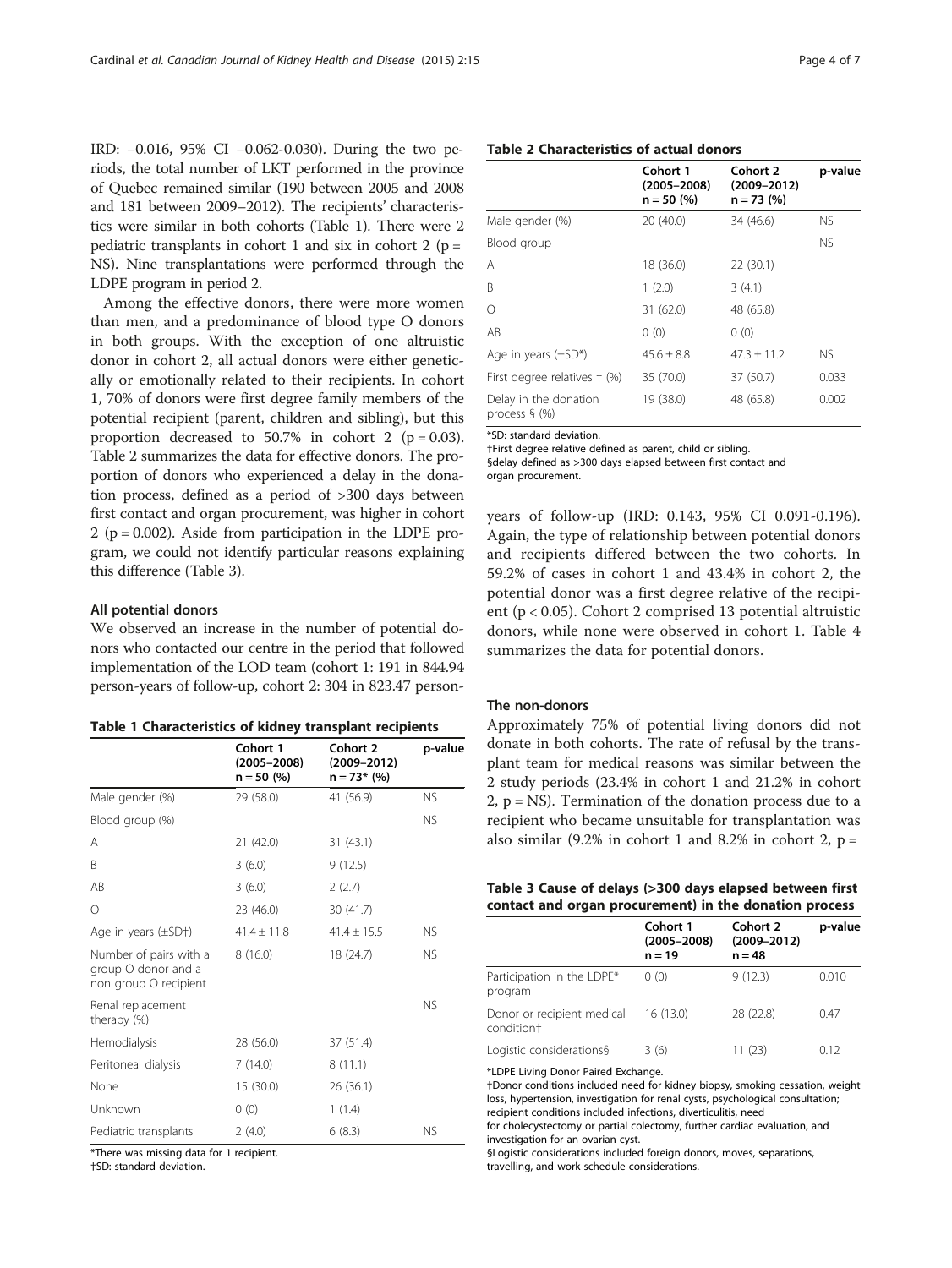<span id="page-4-0"></span>Table 4 Characteristics of all potential donors

|                                                     | Cohort 1<br>$(2005 - 2008)$<br>n = 191 | Cohort 2<br>$(2009 - 2012)$<br>$n = 304$ | p-value |
|-----------------------------------------------------|----------------------------------------|------------------------------------------|---------|
| Conversion from potential<br>to actual donation (%) | 50 (26.2)                              | 73 (24.0)                                | NS.     |
| Male gender* (%)                                    | 81 (42.4)                              | 120 (39.5)                               | NS.     |
| Blood group* (%)                                    |                                        |                                          |         |
| Α                                                   | 54 (28.3)                              | 93 (30.6)                                | NS.     |
| B                                                   | 10(5.2)                                | 23(7.6)                                  |         |
| Ω                                                   | 101 (52.9)                             | 152 (50)                                 |         |
| AB                                                  | 1(0.5)                                 | 5(1.6)                                   |         |
| Age in years $(\pm SD+)$                            | $46.4 \pm 11.3$                        | $47.7 + 12.6$                            | NS.     |
| First-degree relatives (%)                          | 113 (59.2)                             | 132 (43.4)                               | 0.001   |

\*Missing data on 1 potential donor's gender and on 56 potential donor's blood group.

† SD standard deviation.

NS). In both cohorts, a small proportion of potential donors did not donate because their recipient was transplanted with a kidney from a deceased donor (7.8% in cohort 1 and  $14.3\%$  in cohort 2,  $p = 0.06$ ). However, potential donors from cohort 2 were less likely to discontinue the donation process for a lack of interest (ex, by not scheduling appointments) (20.6% in cohort 1 and 7.8% in cohort 2,  $p < 0.001$ ), and more likely to discontinue the donation process because there were other potential donors for the same recipient who were either being evaluated or found to be a better match for immunologic or other reasons (3.6% in cohort 1 and 15.2% in cohort 2, p < 0.001). In cohort 1, another important reason for not donating was an ABO incompatibility or a positive cross-match with the intended recipient (16.3% in cohort [1](#page-5-0) vs. 3% in cohort 2,  $p < 0.001$ ). Figure 1 summarizes the reasons for termination of the donation process.

#### **Discussion**

The promotion of LOD is extremely important in the face of an ever increasing demand for kidney transplantation. Hence, we were interested in evaluating the local impact of the implementation of a dedicated LOD team and participation in the LDPE registry on LOD rates, and on the number and characteristics of potential donors. In the period that followed the onset of these initiatives, we observed a higher number of actual LKT performed and of potential donors who contacted our centre. Furthermore, there was a difference in the relationship between potential donors and recipients between study periods, as we observed an increase in potential donors who were not first-degree relatives (including altruistic donors) in period 2. The conversion rate of potential to actual donors was similar over the study period. However, the reasons for terminating the donation process were different. Potential donors were less likely to discontinue the

process due to lack of motivation, ABO incompatibility or crossmatch positivity, but more likely to terminate the process because their intended recipient had another donor after compared to before the implementation of the LOD team and participation in the LDPE registry.

The increase in LKT between the study periods is not likely to be due to improvements in organizational capacity for kidney transplantation at large in our center, as the number of transplantations originating from deceased donors was stable over the study period. Furthermore, the increase is unlikely to be due to secular trends secondary to media attention or societal changes in the province of Quebec, as the number of LKT performed in the whole province remained stable over that time period. This suggests that the observed increase in LKT observed at our centre could be due to the impact of the dedicated living donor team and participation in the LDPE registry, although the retrospective nature of the study cannot allow us to draw a definite conclusion about causation. The effect we report may also be underestimated as follow-up time was shorter for cohort 2, and since 4 suitable cohort 2 living donors are registered in the LDPE but have not yet been matched.

The LOD team and participation in LDPE could both have contributed to the increase in LKT we observed in 2009–2012 compared to 2005–2008. The dedicated LOD team could have contributed to improved LKT rates mostly through the increase in the number of potential donors who contacted our centre. This could be the result of the presentations on living kidney donation and transplantation given by the team in different nephrology centres where patients and their families and professionals were invited to attend. The dissemination of information and knowledge on living donation through these presentations may also explain the change we noted in the relationship between the donors and their intended recipients over the study periods. Education on the excellent outcomes of LKT in recipients of non-genetically related donors may have led to an increase in the number of contacts from spouses and friends who were willing to donate. One of the goals of the LOD team was to facilitate the living donation process. Hence, team members helped the potential donor to schedule appointments and made sure that the required tests were obtained in a timely fashion. This probably explains why we observed different reasons for terminating the donation process before and after the LOD team became operational. For instance, we noted a decreased proportion of potential donors who did not schedule their appointments in cohort 2. Although this may make the process less cumbersome for potential donors, the time elapsed between first contact and organ procurement was longer in cohort 2 than in cohort 1. Except for participation in the LDPE program, we could not identify specific reasons for this prolongation in cohort 2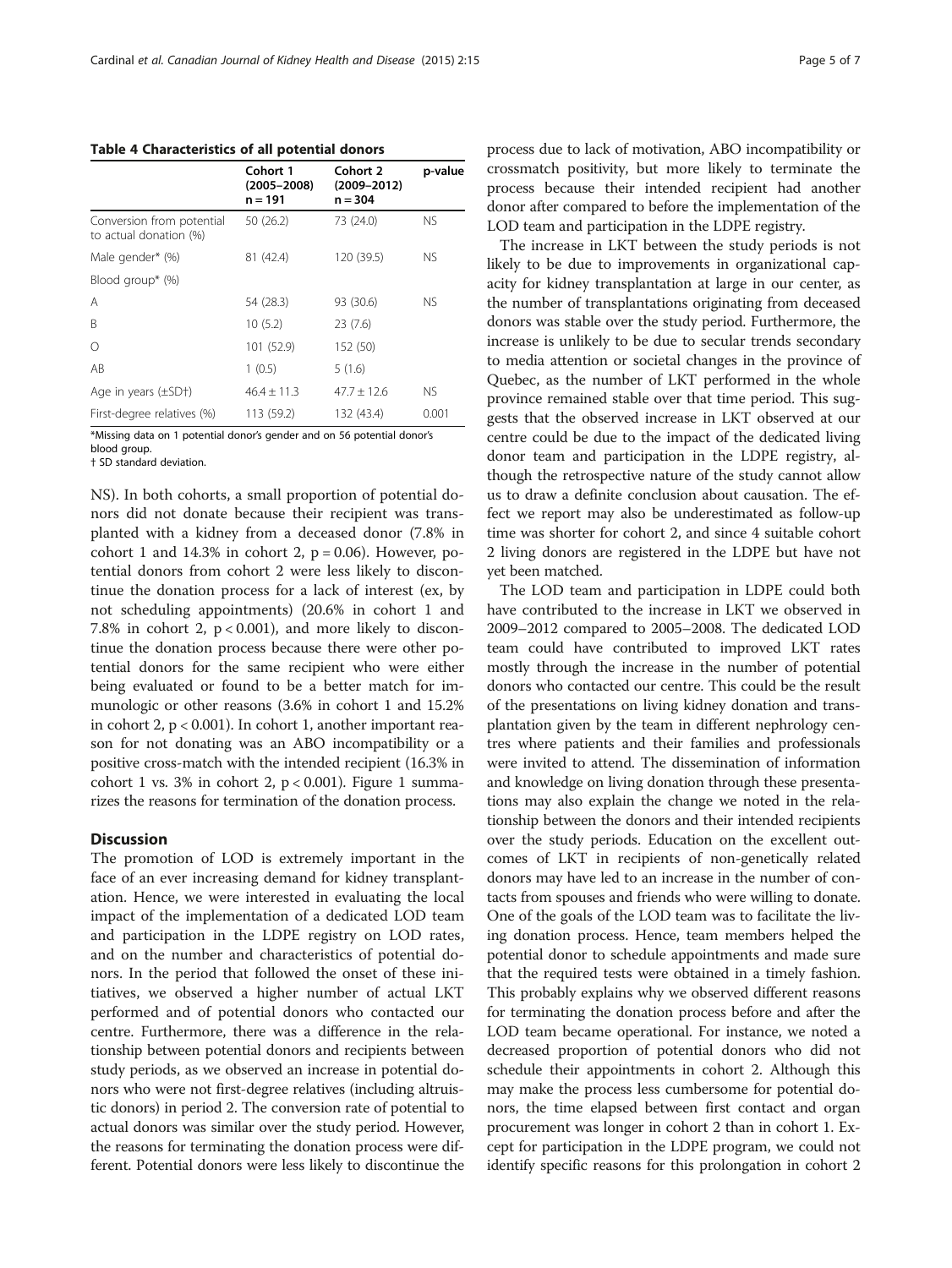<span id="page-5-0"></span>

versus cohort 1. We observed that 13 potential altruistic donors contacted our centre between 2009 and 2012, whereas none presented themselves between 2005 and 2008. Increased media attention on this type of living donation and an attitude of openness from the transplant professionals could be hypothesized for this finding. However, this cannot explain the increase in LKT we observed, as only one of these potential donors actually resulted in effective donation.

Before the participation of Quebec in the LDPE (November 2010), blood group and immunologic incompatibilities were an important reason to not perform living kidney transplantation [[8\]](#page-6-0). The LDPE has removed this reason for refusal. Also, the LDPE has allowed 9 recipients from our center to receive a LKT. Moreover, four pairs are registered and waiting for a match. These results support the implementation of LDPE. It is also worth noting that a significant proportion of pairs in cohort 2 (24.7% or